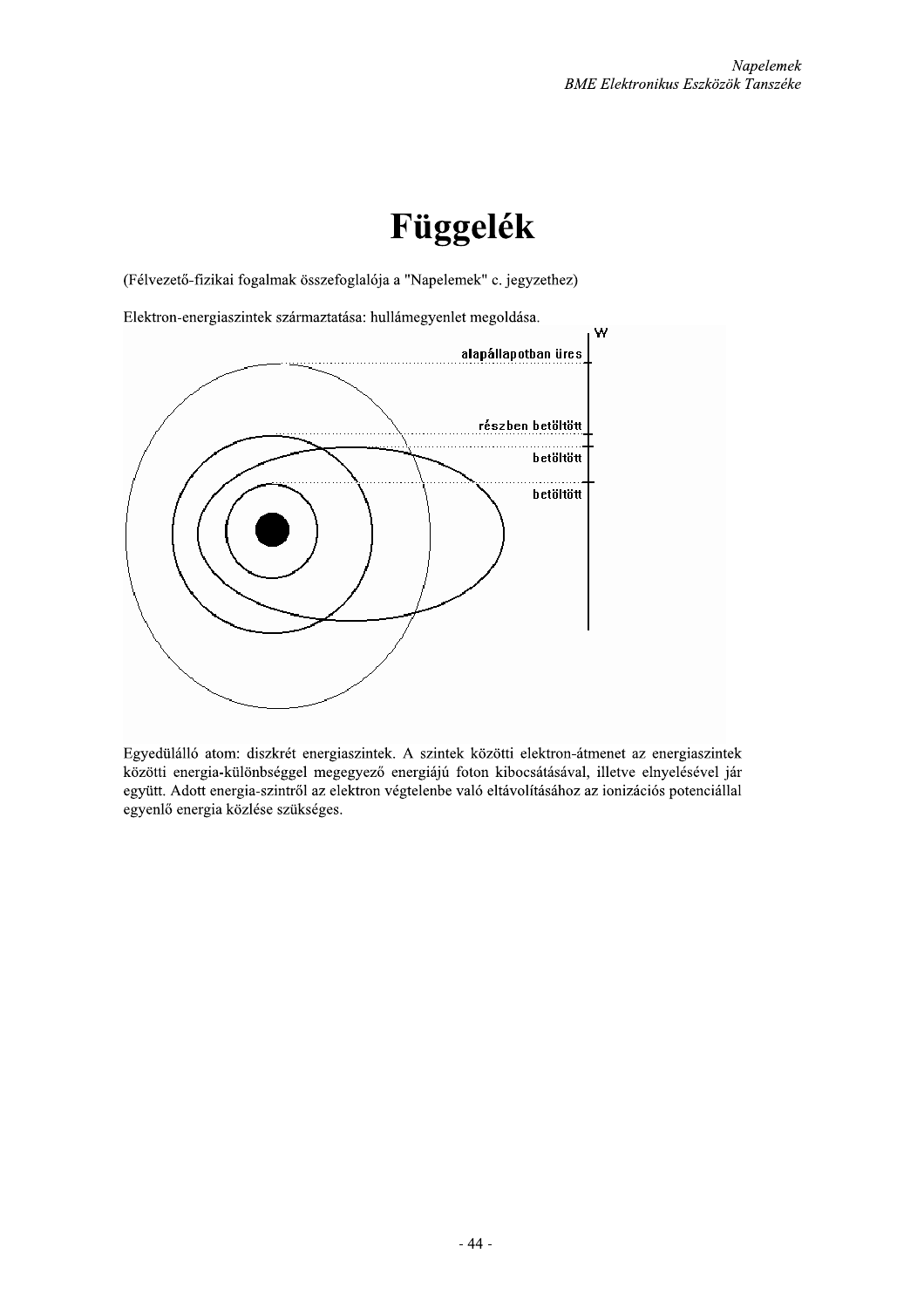

Kristályrács: a diszkrét energiaszintek sávokká szélesednek (ok: Pauli elv). A hullámegyenlet megoldása periodikus potenciáltér és végtelen kristálytérfogat (Bloch határfeltétel) esetére megadja az elektron által elfoglalható energiaszinteket, sávokat. A külső, részben betöltött (vezetési) sáv a kristály elektromos (vezetési) jellemzőit, a mélyebb szinten fekvő (vegyérték) sáv a kristály kémiai tulajdonságait befolyásolja döntően. A vezetési és vegyérték sávokat elválasztó tiltott sávba eső energia értékeket az elektronok nem vehetik fel. A vezetési sávban az energia növekedésével parabolikusan növekszik a betölthető állapotok száma.

Szigetelő: a tiltott sáv olyan széles, hogy (az adott hőmérsékleten) a vezetési sáv üres, a vegyérték sáv teljesen be van töltve. Elektromos vezetése elhanyagolható, a (tiltott sáv szélességénél kisebb energiájú) fotonokat átengedi (széles hullámhossz tartományban átlátszó).

Félvezető: a tiltott sáv keskenyebb, így (az adott hőmérsékleten) a vezetési sávban is vannak elektronok, és a vegyérték sáv is csak részben van betöltve. Elektromos vezetése és egyéb elektromos tulajdonságai nagyon erősen függenek a környezeti tényezőktől, valamint a kristályrács ideálistól való eltéréseitől. A tiltott sáv szélességénél kisebb energiájú fotonokat átengedi.

Fém: a vezetési és vegyérték sávokat elválasztó tiltott sáv hiányzik, a sávok átlapolódnak, a vezetési elektronok sűrűsége igen nagy (szabad elektrongáz), ennek következménye, hogy a fémek a fényt visszaverik.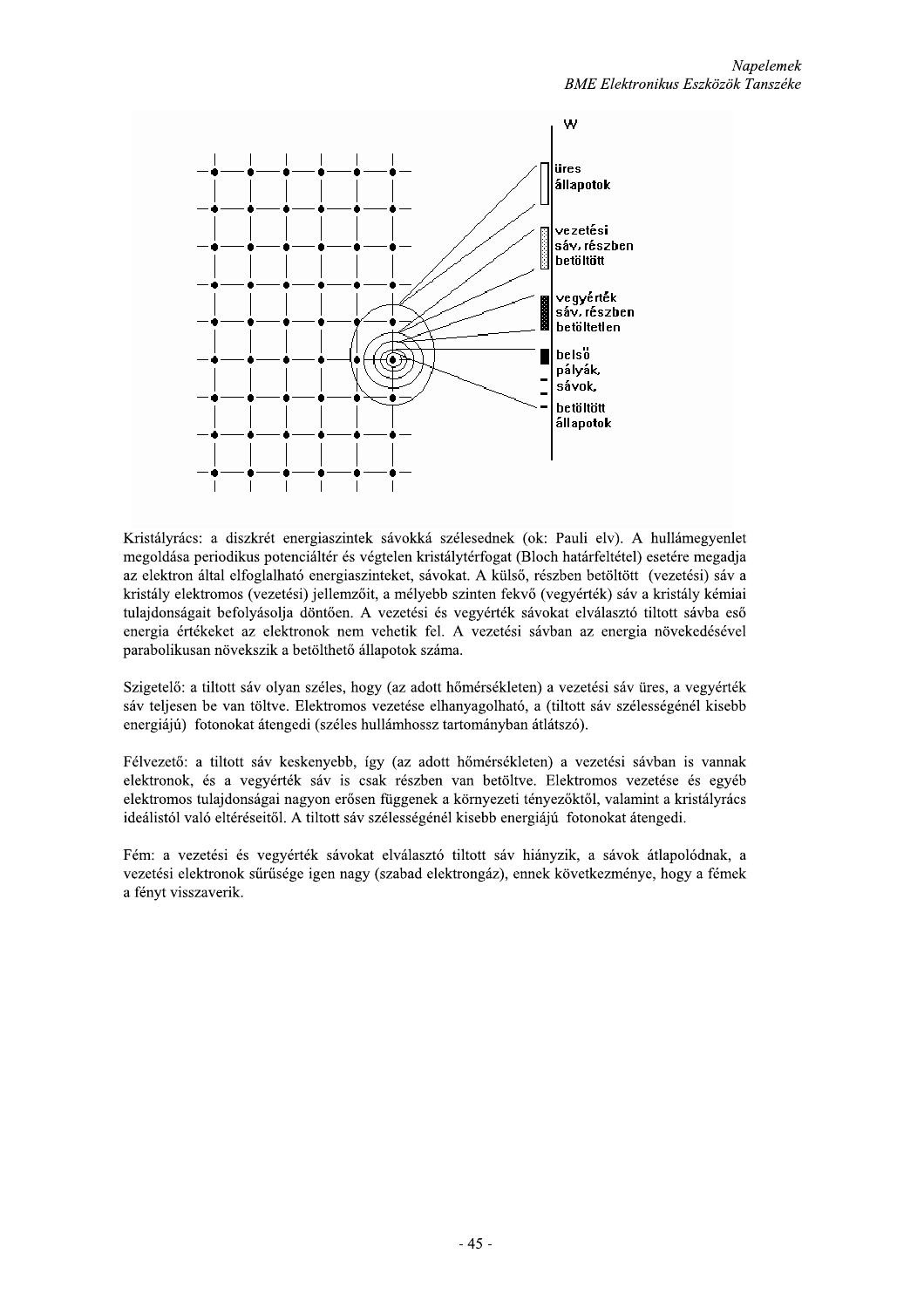

Az elektronok energia szerinti eloszlása: a Fermi-Dirac függvénnyel (f(W)) jellemezhető. Ez megadja az adott energiájú állapot betöltési valószínűségét, az 1-f(W) pedig az üres állapot létrejöttének valószínűsége. Az 50 %-os betöltési valószínűséghez tartozó energia érték a Fermiszint. A Fermi-szint és a vákuumszint közötti különbség a kilépési munka, az elektron végtelenbe való eltávolításához szükséges energia.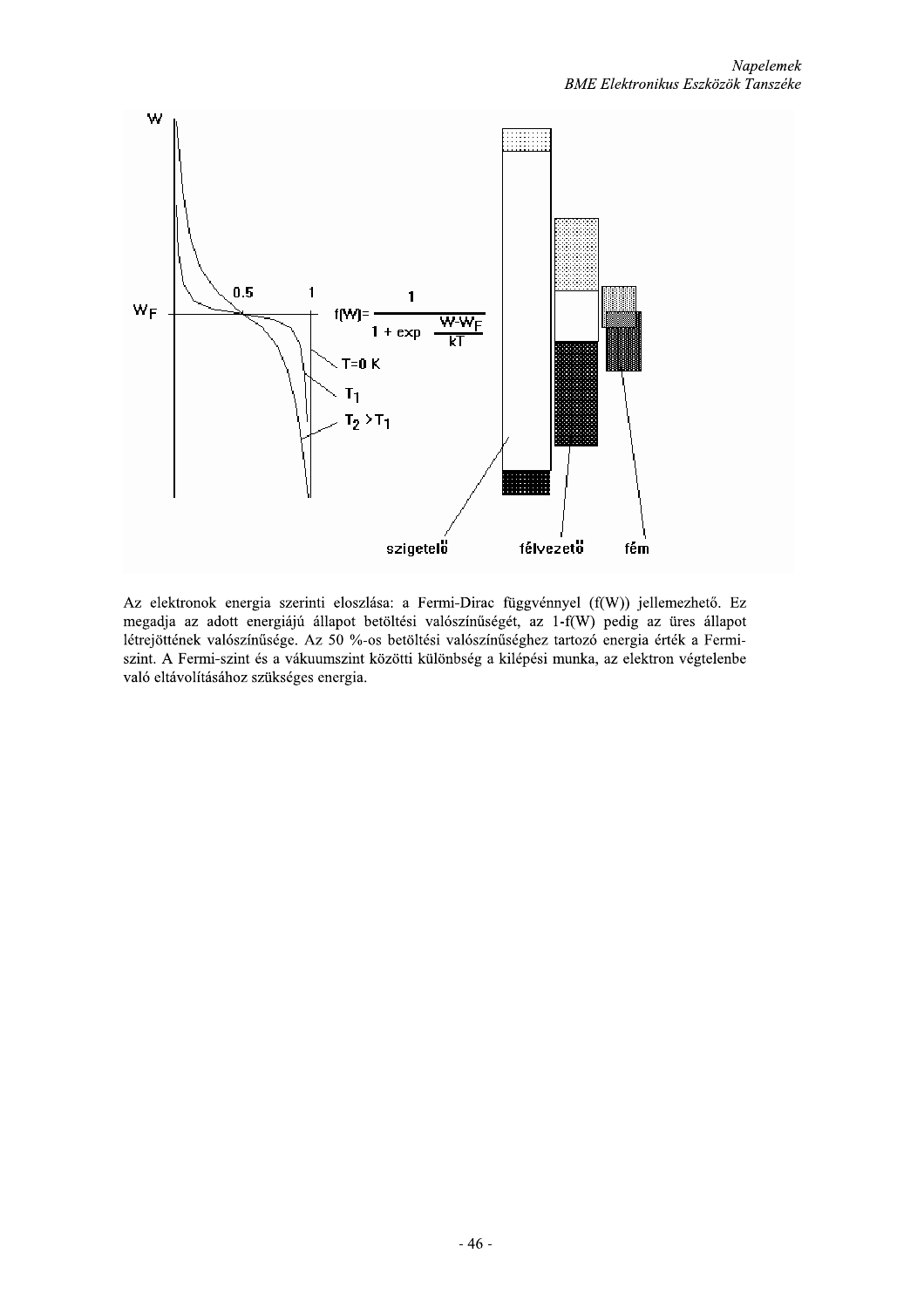Ideális, tiszta félvezető egykristály: 4 vegyértékű atomokból (vagy 3-5, ill. 2-6 vegyértékű atomok vegyületéből) álló, tökéletesen periodikus (makroszkopikusan értelmezett hosszú távú rendezettséget mutató) szerkezet.



A hőmérséklettől függően (vagy más gerjesztés következtében) egyes elektronoknak elegendő energiájuk lehet ahhoz, hogy a vegyértékkötésből kiszakadva a vezetési sávba kerüljenek (generáció, 1). A vezetési sávba került elektronok a térerőnek megfelelően mozogya vezetési áramot, illetve koncentráció gradiens esetén hőmozgásukkal diffúziós áramot eredményezhetnek (2). A kristályrácsból kiszakadt elektron helyére (lyuk) egy szomszédos vegyérték elektron kerülhet. Ilyen módon a vegyérték sávban is lehetséges elektromos vezetés a lyukak (látszólagos, 3) transzportjával. A vezetési sávba került elektron is visszaugorhat egy kiszakadt elektron helyére (rekombináció, 4). A Fermi-szint a tiltott sávban a sávközép közelében van. Az elektronok és a lyukak koncentrációja megegyezik (intrinsic töltéshordozó koncentráció).

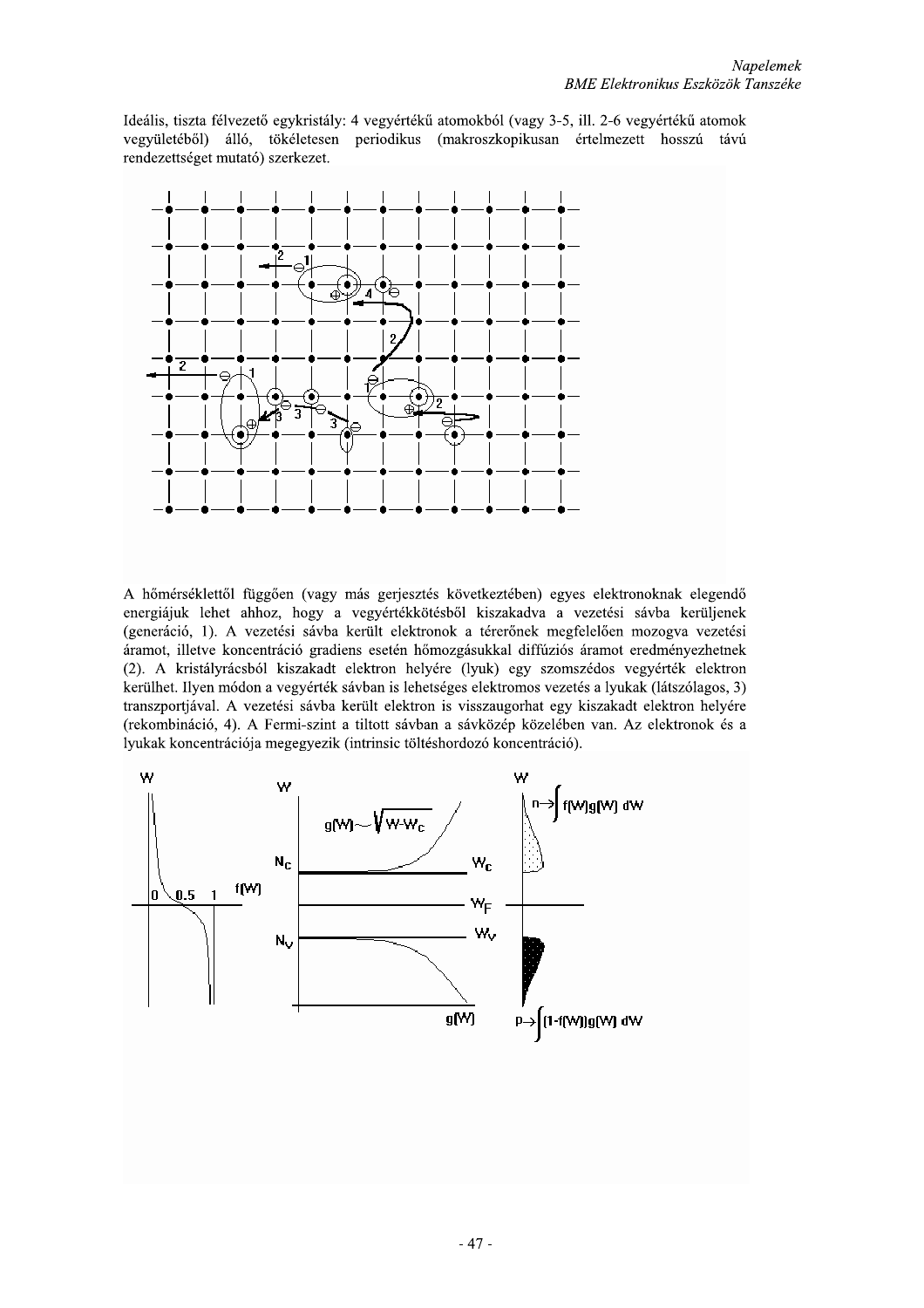N típusú félvezető: a kristályrácsba (a félvezető atomok helyére) bevitt öt vegyértékű atomok a vezetési sáv alsó széléhez közeli megengedett energiaszinteket hoznak létre a félvezető tiltott sávjában. Ezekről a szintekről már igen kis gerjesztés hatására a vezetési sávba kerülnek az elektronok, megnövelve a kristály vezetését. Egy-egy öt vegyértékű (donor) atom egy-egy elektront adhat a vezetési sávba. Az ionizált donor atom helyhez kötött pozitív töltésként a róla leszakadt elektronnal együtt makroszkopikusan nem bontja meg a töltéssemlegességet (az elektronok koncentrációja közel azonos a donor koncentrációval, a kisebbségi lyukak koncentrációja a tömeghatás törvénynek megfelelően az intrinsic koncentráció alá csökken). A Fermi-szint a tiltott sávban a vezetési sávhoz közelebb helyezkedik el.

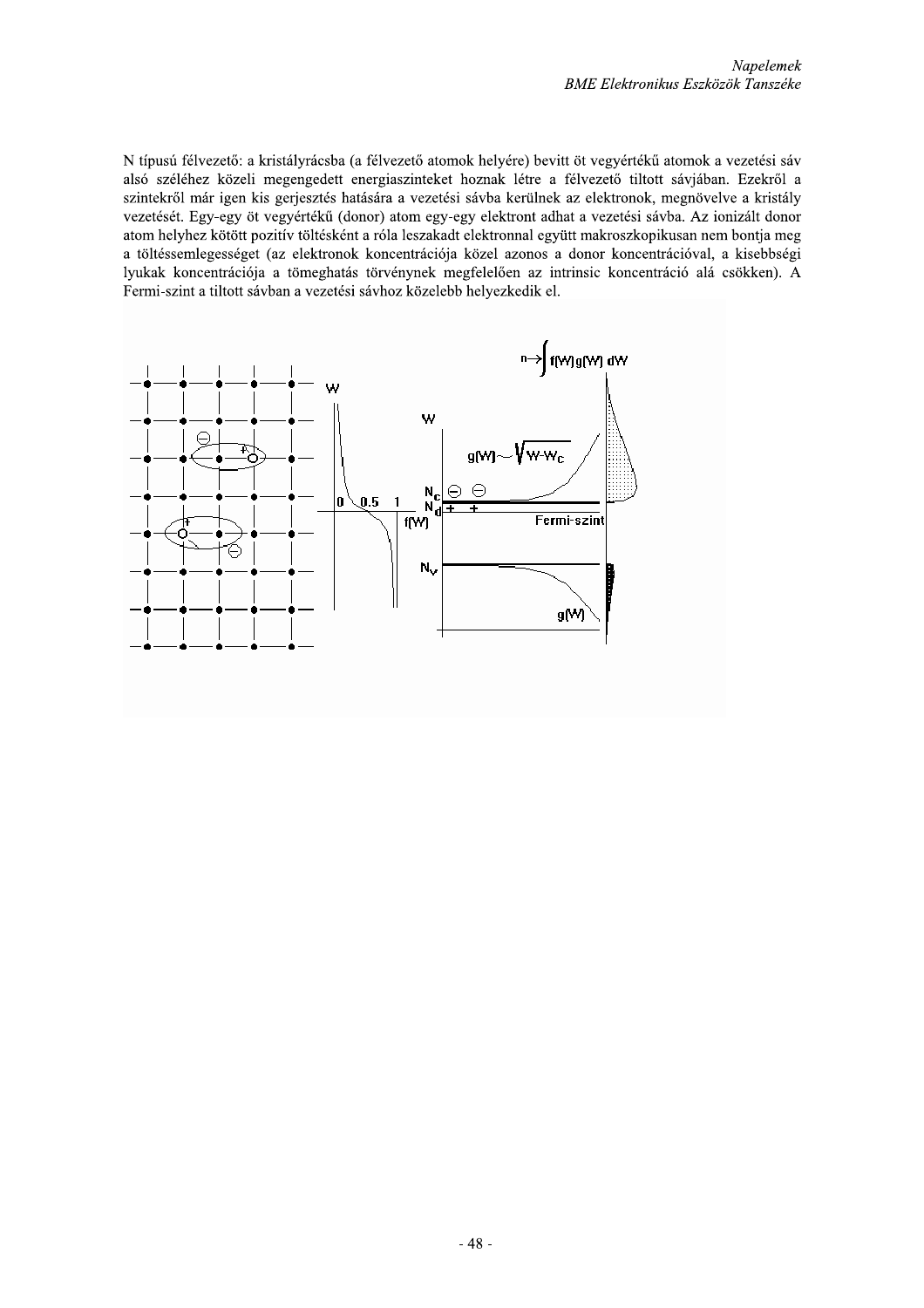P típusú félvezető: a kristályrácsba bevitt három vegyértékű atomok a vegyérték sáv felső széléhez közeli megengedett energiaszinteket hoznak létre a félvezető tiltott sávjában. Ezekre a szintekre nagyon könnyen felugorhat egy-egy elektron a vegyérték sávból, így minden három vegyértékű adalékatom egy-egy lyuk megjelenését eredményezi a vegyérték sávban. Az elektronnal betöltött állapot (ionizált akceptor atom) helyhez kötött negatív töltésként az általa létrehozott lyuk pozitív töltésével együtt makroszkopikusan nem bontja meg a töltéssemlegességet (a lyukak koncentrációja közel azonos az akceptor koncentrációval, a kisebbségi elektronok koncentrációja a tömeghatás törvénynek megfelelően az intrinsic koncentráció alá csökken). A Fermi-szint a tiltott sávban a vegyérték sávhoz közelebb helyezkedik el.

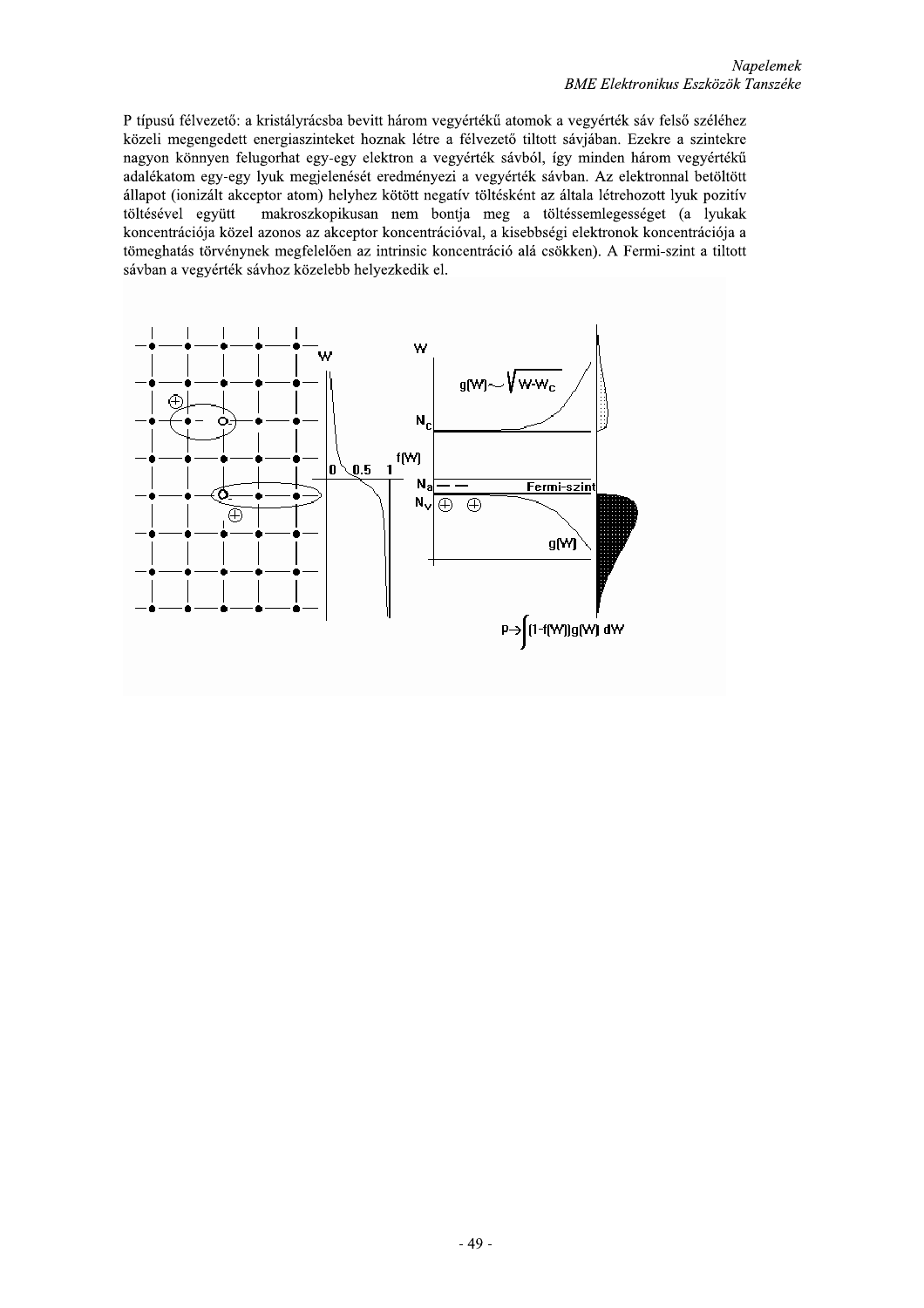Sávdiagramok szerkesztése, a sávdiagramokból levonható következtetések: a félvezető eszközökben mindig többféle szilárdtest érintkezik egymással, s az eszköz jellemzőit rendszerint döntően befolyásolják a határfelületen kialakuló viszonyok. Ezek elemzése, az eszközök tulajdonságainak minőségi, esetleg mennyiségi tekintetben való előrejelzése sávdiagramok szerkesztésével, elemzésével lehetséges.

Az első lépés az egyes tartományokra (ezeket a pontvonalak határolják) jellemző sávdiagramok felrajzolása közös Fermi-szinttel (külső előfeszítés nélkül, termikus egyensúlyban az elektronok mindenhol ugyanolyan az energia eloszlásúak).



A kilépési munka értékében szakadás nem lehet, így a következő lépés a vákuumszintek folytonos összekötése,



majd a vákuumszintektől állandó távolságra (elektronaffinitás) a vezetési sávok széleinek, illetve a vegyértéksávok széleinek (elektronaffinitás+tiltott sáv) berajzolása.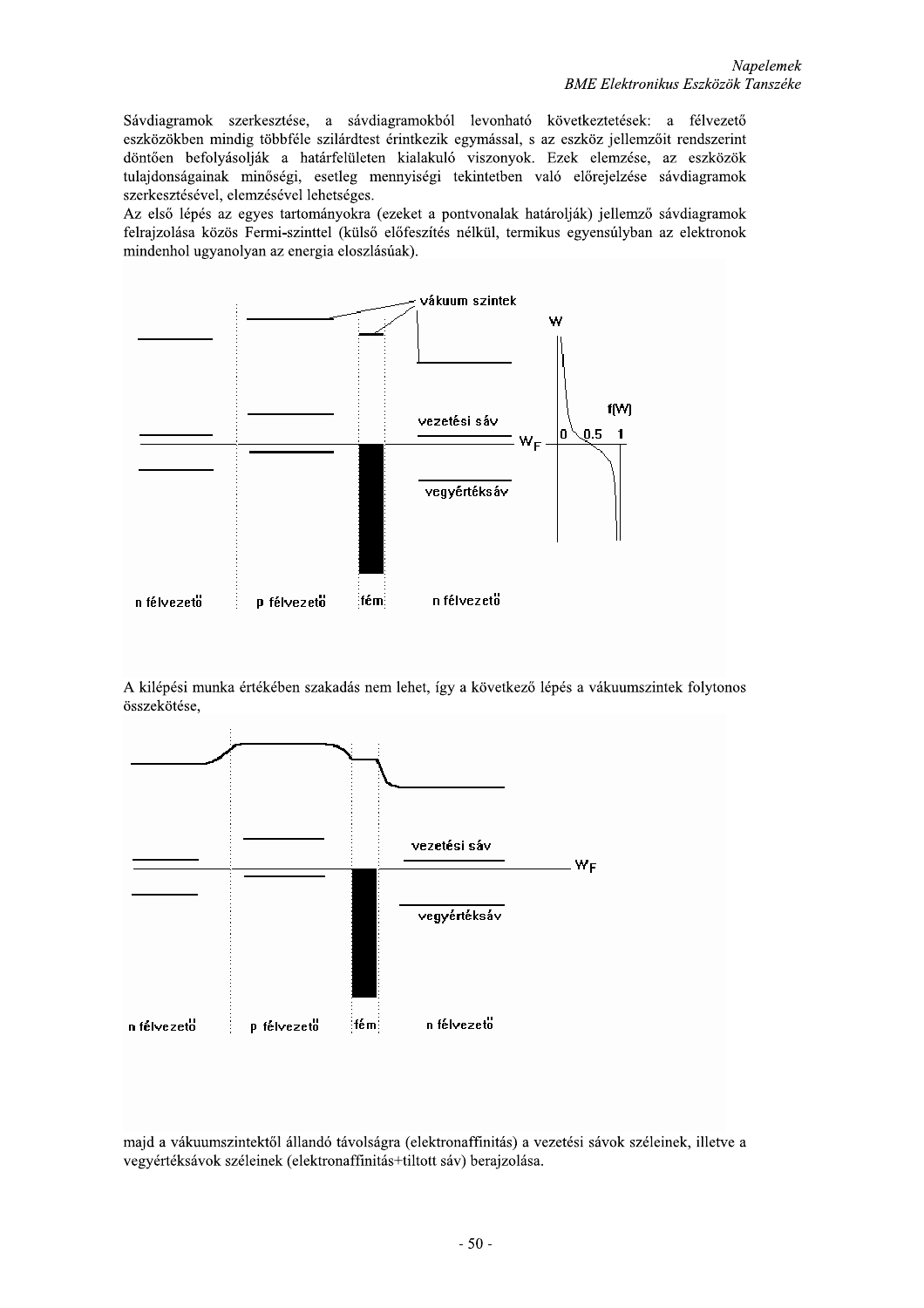

Homogén donor illetve akceptor koncentrációk esetén a tartományok határain az energiasávok parabola alakban görbülnek, a kiürített rétegek kiterjedései az adalékkoncentrációkkal fordítottan arányosak. A felfelé görbülő sávok az elektronokra nézve, a lefelé görbülők a lyukakra nézve jelentenek potenciál-gátat. A tartományok határain fellépő potenciál-gát (kiürített réteg) nemlineárissá teszi a tartományok közötti áram-feszültség karakterisztikát, azaz egyenirányító hatást eredményez.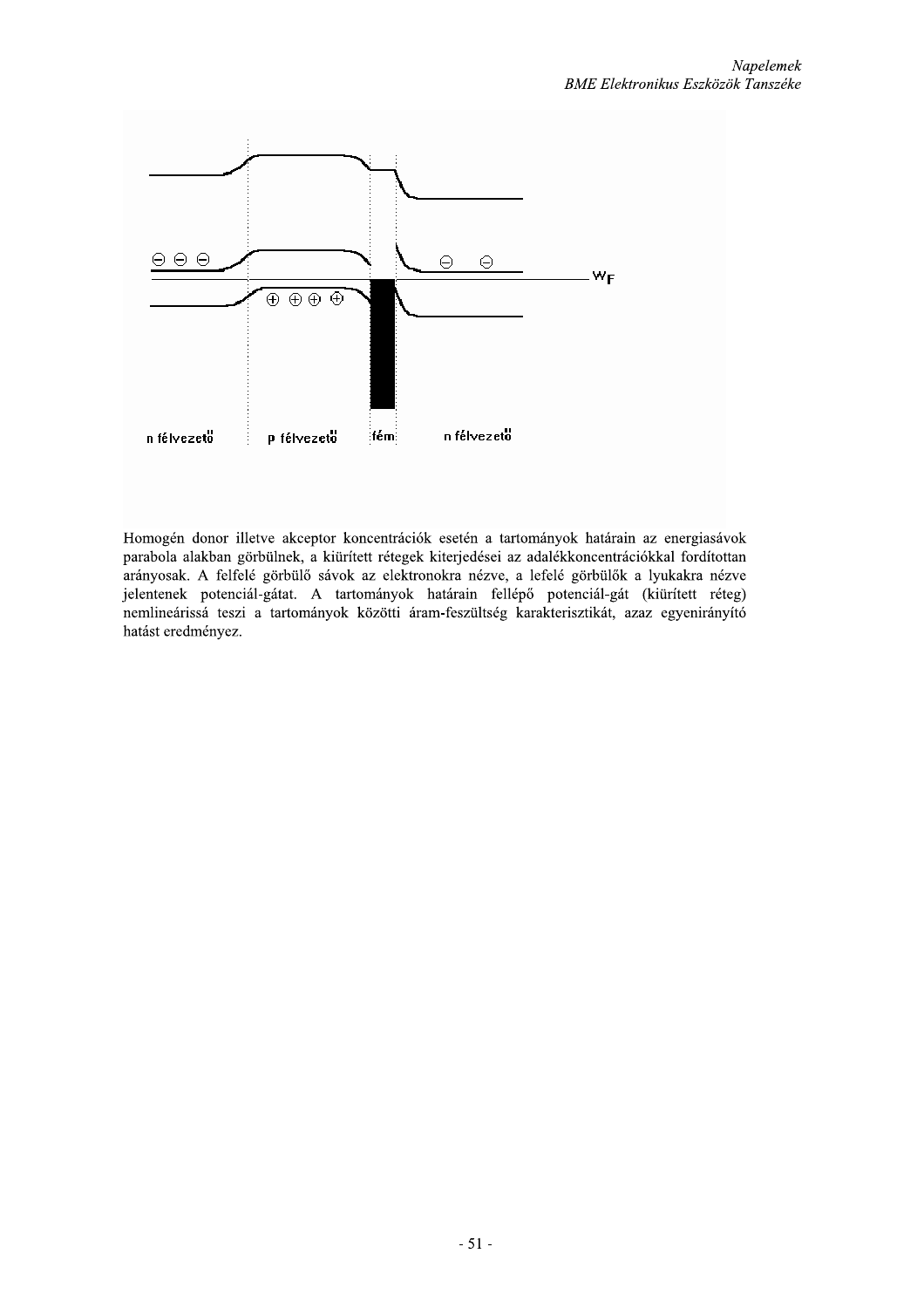A mély energiaállapotok keletkezése, hatása: egyes kristályhibák (vakanciák, idegen, vagy saját intersticiális atomok, nehézfém szennyezők) a tiltott sáv középső részében hoznak létre (helyhez kötött, lokalizált) megengedett (tömbi) állapotokat (Nt1, Nt2). Ezek a sávszélektől távol vannak, így a vezetési elekronok koncentrációját alig befolyásolják, megnövelik viszont a generáció és a rekombináció valószínűségét.

A felületi állapotok keletkezése és hatása: a periodikus potenciáltér megszakadása (felület) a szakadás helyéhez kötött állapotokat ( $N_{SS}$ ) hoz létre a félvezető tiltott sávjában.



Egyensúlyi állapot: (termikus egyensúly) akkor áll be, amikor a termikus generáció útján időegység alatt keletkező, valamint a rekombináció során időegység alatt eltűnő elektron-lyuk párok száma megegyezik. Nem szabad összetéveszteni az állandósult állapottal, ami azt jelenti, hogy a jellemző mennyiségek időben nem változnak. Megvilágított félvezetőben, vagy előfeszített pn átmenet környezetében állandósul a termikus egyensúlytól eltérő állapot.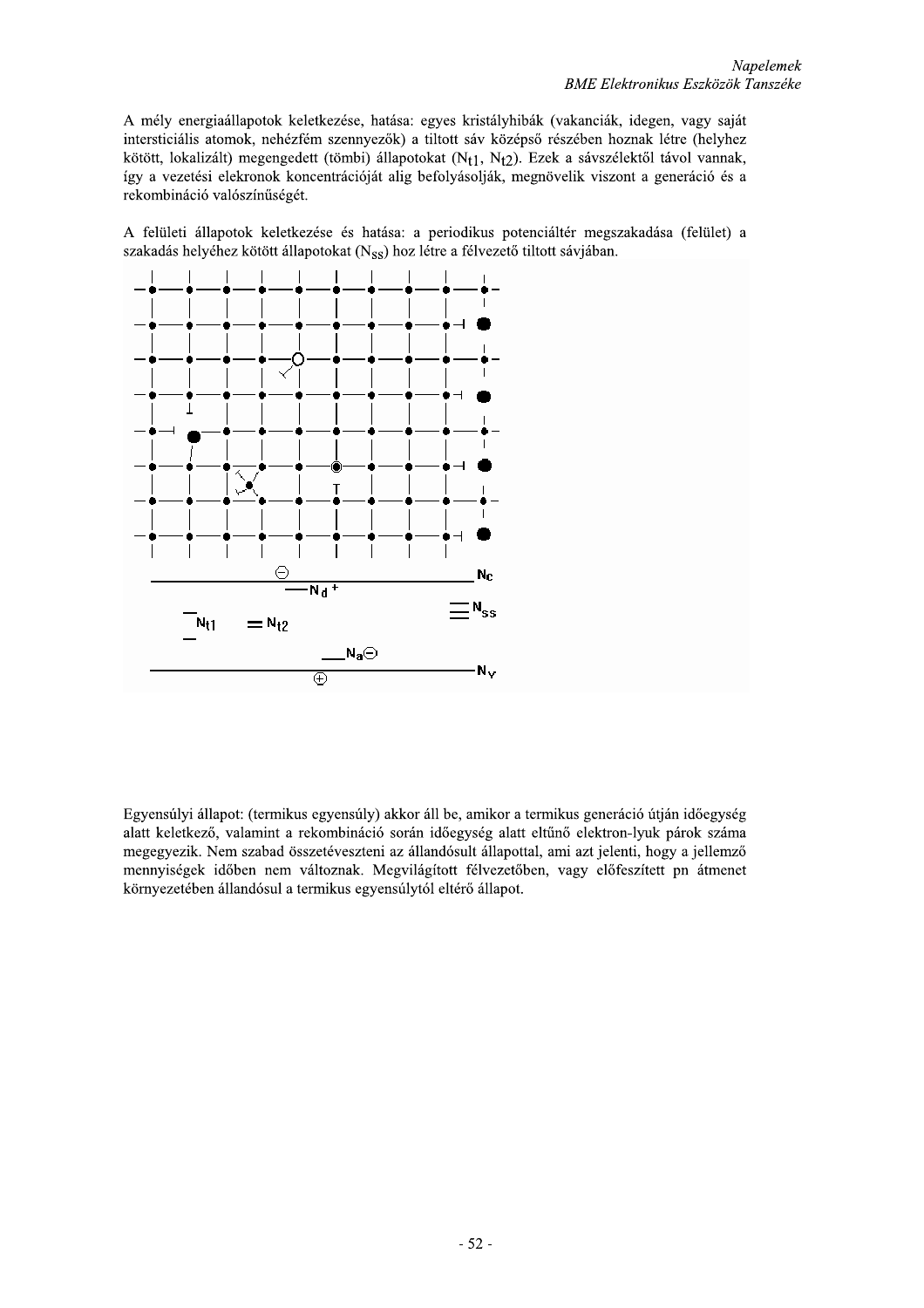Polikristályos félvezető: olyan félvezető, amely geometriai méreténél (esetleg nagyságrendekkel) kisebb, egymáshoz szorosan összenőtt egykristályokat tartalmaz. A kristályhatárokon felületi állapotok lehetnek. Az esetleges belső feszültségek következtében nagyobb számú tömbi állapot alakulhat ki. A kristályhatárok közelében a gyorsabb diffúzió és a szegregáció inhomogén adalékeloszlást hozhat létre. Az előbbiek következményeként a polikristályos félvezetők tulajdonságai nehezebben tervezhetők előre. Általában jellemző, hogy a kisebbségi töltéshordozók élettartama rövidebb (kisebb a diffúziós hossz). Ennek oka a kristályhatárokon fellépő állapotok rekombinációt segítő hatása.